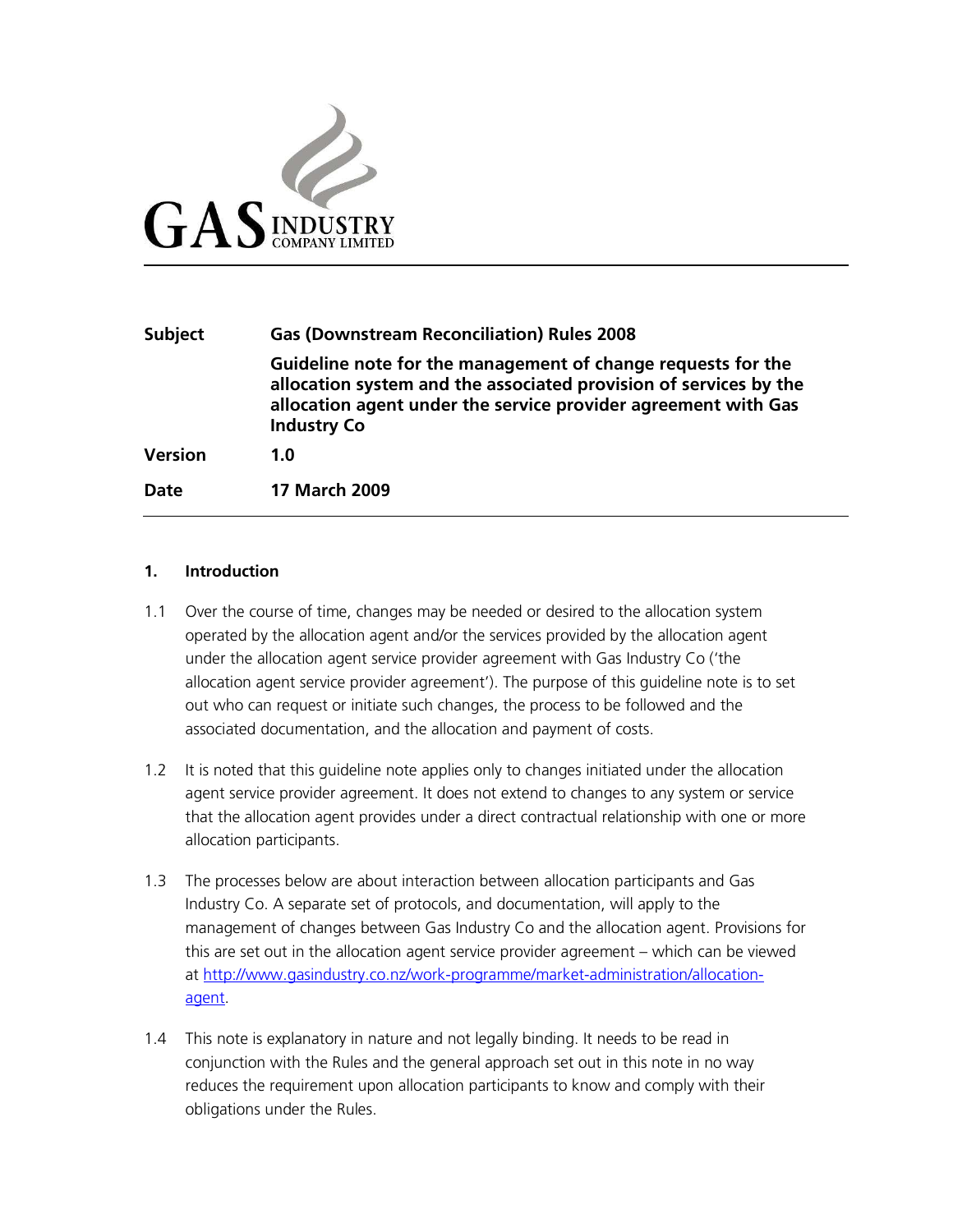1.5 This note has been structured to ensure that Gas Industry Co has the information needed for decisions to be made on changes initiated under the allocation agent service provider agreement. If the processes set out in this note are not followed, proposals for system and/or service changes via the allocation agent service provider agreement may not be accepted because of insufficient information.

## **2. Process and documentation**

- 2.1 Gas Industry Co intends to adopt the following steps in respect of change requests:
	- (a) **Case A**: By any allocation participant who wishes to obtain services which are specific to that participant, ie not necessary for the effective operation of the Rules and not intended to be available to other allocation participants;
	- (b) **Case B**: By any allocation participant who wishes to propose changes which that participant considers will be beneficial to other allocation participants or to itself and other allocation participants or which that participant considers necessary for the effective operation of the Rules;
	- (c) **Case C**: By Gas Industry Co, in order to achieve the effective operation of the Rules; and
	- (d) **Case D:** By Gas Industry Co, where a change is considered to be beneficial to allocation participants but not necessary for the effective operation of the Rules.
- 2.2 It is stressed that allocation system/service changes under the allocation agent service provider agreement must follow, and not anticipate, the granting of exemptions or the approval of rule changes. An exemption or a rule change may often require and lead to a system/service change under the allocation agent service provider agreement, but not vice versa.
- 2.3 All change requests must initially be referred to Gas Industry Co. Change requests should be submitted in the form attached as Appendix A. Gas Industry Co reserves the right to reject any request if, in its opinion (and generally after consultation with the allocation agent), the implementation of the change request will create any unacceptable risks to the proper and timely operation of the allocation system and/or to the provision of services by the allocations agent, in meeting the requirements of the Rules.
- 2.4 As part of the consideration of the costs of a change, Gas Industry Co considers the cost of a change to be significant if the cost of the change to the allocation system exceeds \$3,000 and/or the increase in ongoing costs exceeds \$2,000 per annum.
- 2.5 Gas Industry Co intends to adopt the following steps in respect of change requests:
	- (a) **Case A**: Change requests which are acceptable to Gas Industry Co will be referred for direct negotiation between the allocation agent and the allocation participant;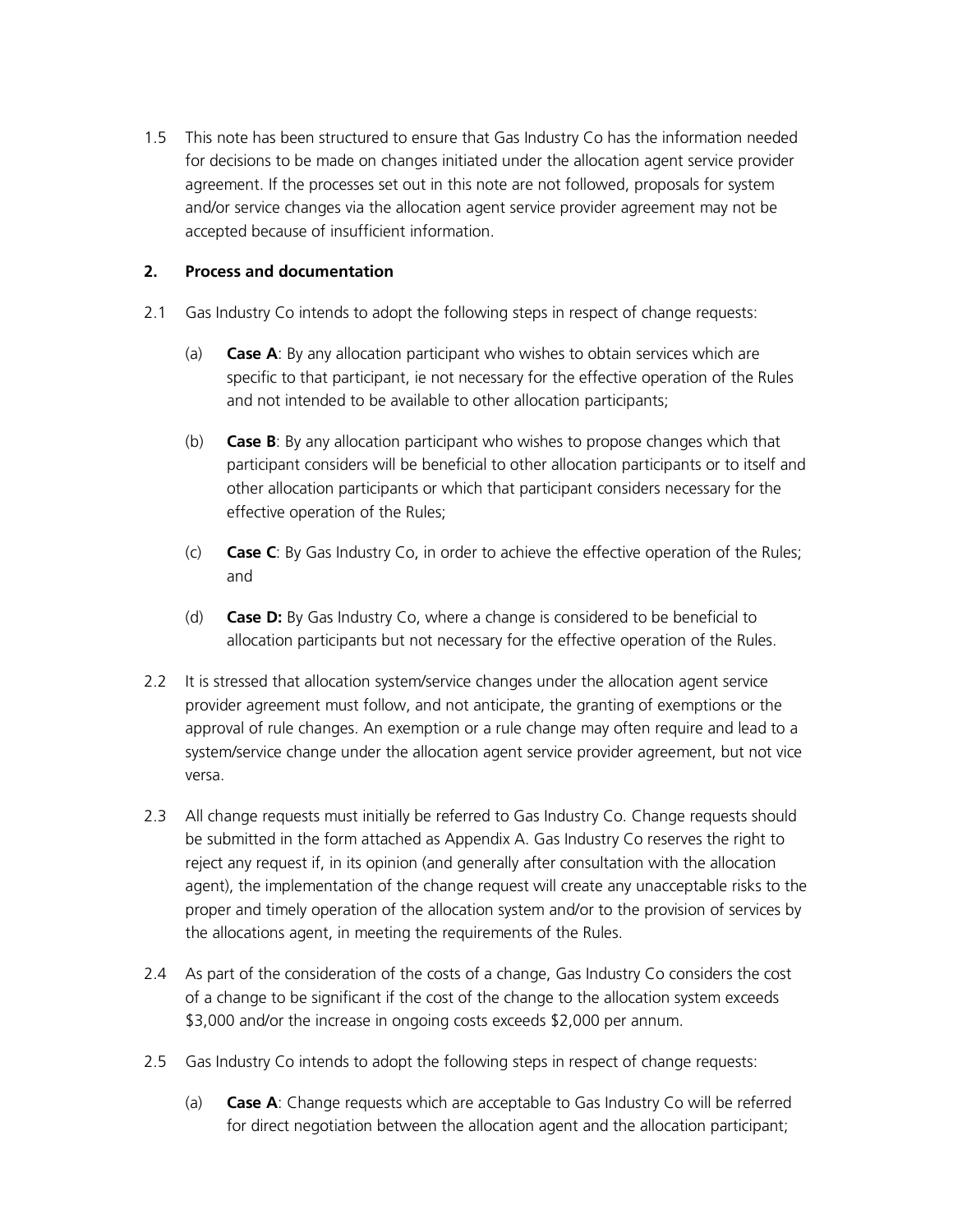- (b) **Case B**: Change requests which Gas Industry Co agrees are necessary for the effective operation of the Rules will be dealt with directly by Gas Industry Co and without allocation participant consultation, if the cost is not significant and the change is not expected to have any adverse impacts on other allocation participants. Otherwise, Gas Industry Co will generally consult with allocation participants by issuing the submitted change request form attached as Appendix A (and, where appropriate, include Gas Industry Co's draft assessment of the extent to which the change is beneficial to other allocation participants or is necessary for the effective operation of the Rules) for comment;
- (c) **Case C**: Change requests will be dealt with directly by Gas Industry Co and without allocation participant consultation, if the cost is not significant and the change is not expected to have any adverse impacts on other allocation participants. Otherwise, Gas Industry Co will consult with allocation participants by issuing the submitted change request form (and, where appropriate, include Gas Industry Co's draft assessment of the extent to which the change achieves the effective operation of the Rules) for comment; and
- (d) **Case D**: Gas Industry Co will consult with allocation participants over all Case D change requests.
- 2.6 Consultation is intended to generally occur via email, but this shall not prevent direct discussions occurring where this is requested or considered to be desirable. Where consultation has been undertaken, Gas Industry Co will advise all those consulted about the outcome of the consideration of the proposed change.

### **3. Allocation and payment of costs**

- 3.1 The allocation agent will be requested to provide a cost estimate for all change requests. The allocation agent will separately identify one-off and ongoing costs.
- 3.2 Gas Industry Co proposes to adopt the following approach to the allocation and payment of costs for proposed changes:
	- (a) **Case A:** The costs for all Case A changes which are acceptable to Gas Industry Co will be paid by the allocation participant concerned as a direct arrangement with the allocation agent, ie Gas Industry Co will not be involved;
	- (b) **Case C:** For Case C changes, which Gas Industry Co decides should proceed, the cost will be paid by Gas Industry Co and will be a cost covered by the ongoing fee charged to all retailers; and
	- (c) **Case B and Case D:** For these proposed changes, the estimated costs will be advised to allocation participants, and a decision will generally be made as follows: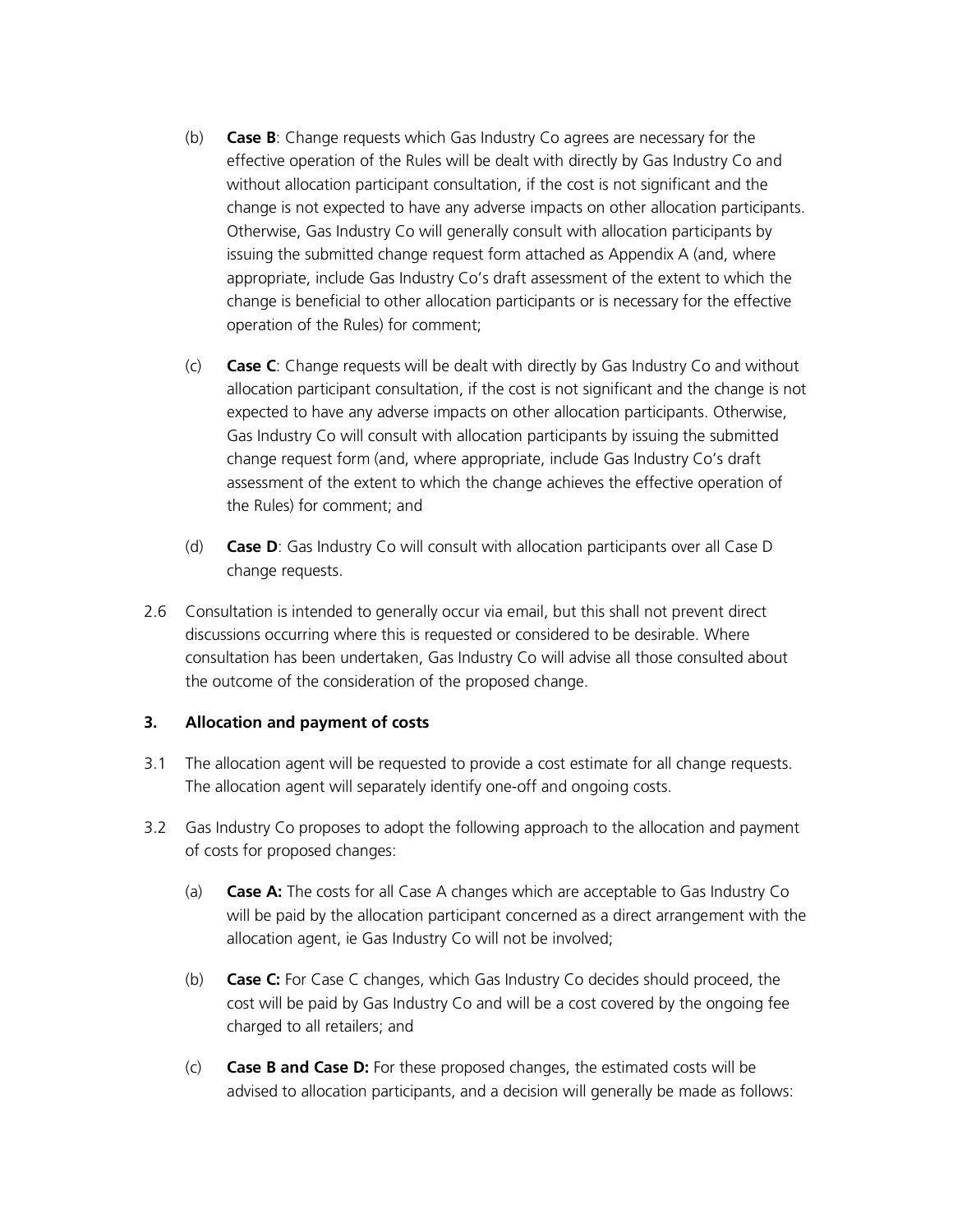- (i) If the cost is not significant, then Gas Industry Co will decide whether or not the change should proceed and will also decide the allocation and means for payment of the associated costs, provided retailers do not unanimously oppose payment of any of the cost from the ongoing fee. If this occurs, then it will be up to allocation participants to pay the costs as a direct arrangement with the allocation agent. If they decline to do so, the change will not proceed.
- (ii) If the cost is significant, then Gas Industry Co will consult with retailers to decide whether or not they are collectively prepared for the cost to be paid from the ongoing fee. A common sense approach will be taken to this, ie if the cost is moderate then Gas industry Co will look to have most but not necessarily all retailers supporting payment from the ongoing fee, but the level of support required will be higher if the cost is higher. Again if there is insufficient support for the cost to be paid from the ongoing fee and other means of payment are not offered, the change will not proceed.
- 3.3 Where a special arrangement is agreed for payment of the costs for a change, ie paid by a subset of allocation participants (rather than by all allocation participants via the ongoing fee), Gas Industry Co's preference is for one of the allocation participants to take the lead role in making the payments and then to seek reimbursement from the other contributors. This will apply to both the one-off cost and any ongoing cost. If that is not possible, and provided the one-off change cost is not too large and the ongoing cost is zero, Gas Industry Co will consider taking the lead role.

### **4. Records**

4.1 Gas Industry Co will maintain a file of change requests (using the form attached as Appendix A) which will be accessible on request from any allocation participant. A summary of change requests implemented will be periodically prepared and distributed – most probably in conjunction with industry meetings.